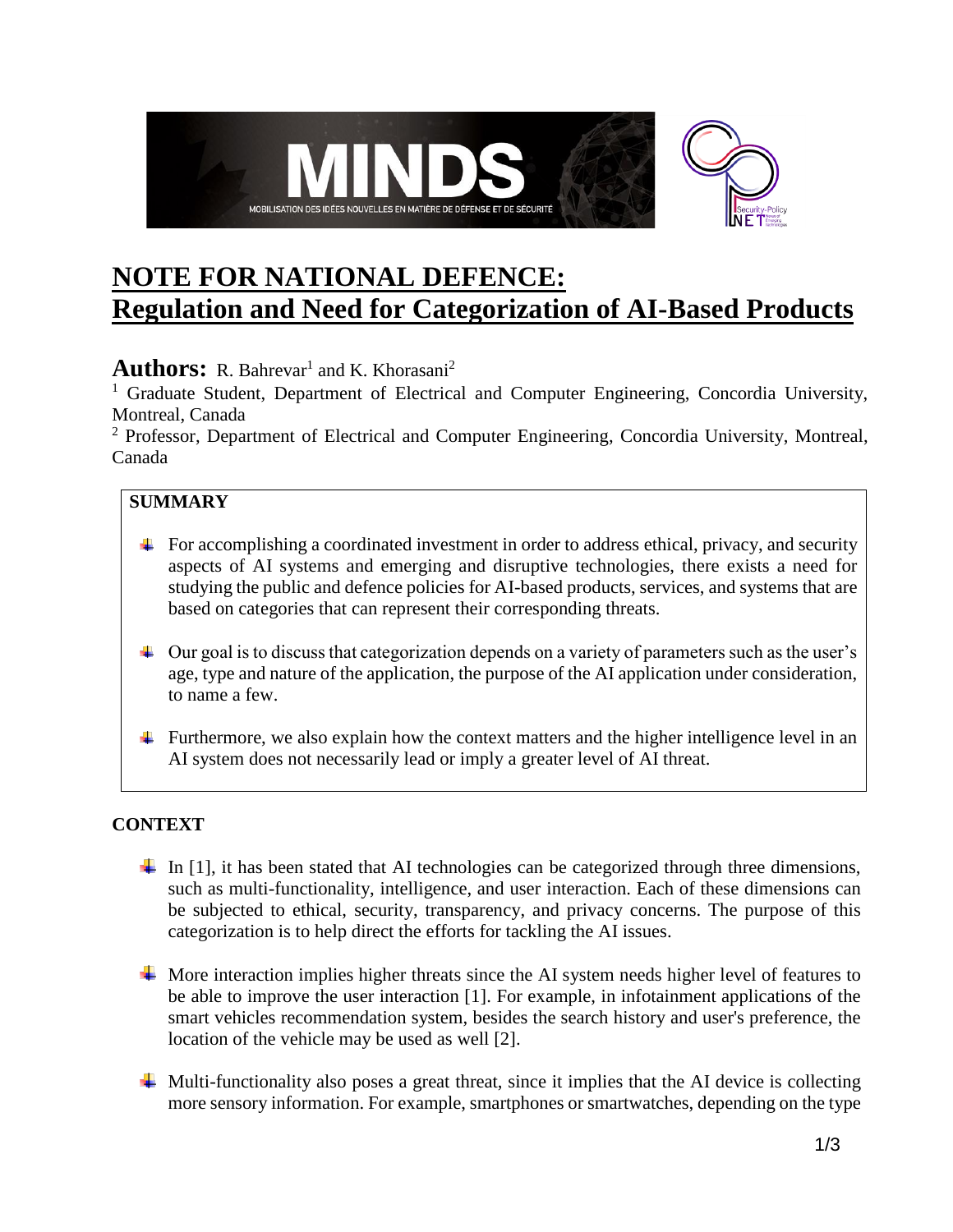of information they collect, such as voice, image, search history, and location [1], can be subjected to ethical, privacy, and security issues. In [1], AI intelligence is also introduced as another dimension in which a more intelligent AI system is presumed to be more threatening [1].

- $\overline{\phantom{a}}$  However, a more intelligent AI system does not always mean more threats. Two AI products that have the same level of access to sensory devices such as cameras and microphones with internet accessibility can present the same level of security threats. The security threats depend on how much preventive and defensive mechanism an AI system offers.
- $\overline{\phantom{a}}$  One can also define a more intelligent AI as a system that also considers the security measures.
- Here, our goal is to introduce a different way of categorization, and it is recommended that targeted regulation based on AI systems' special features, their user, or special application may lead to a better path for coordinated investment and tackling AI-related issues. One needs to make the path for policies clearer rather than obscure.

#### **CONSIDERATIONS**

- $\overline{\phantom{a}}$  AI ethical policy concerns in cloud computing [3], facial recognition [4], and the medical domains [5].
- $\perp$  AI categorization based on three criteria of multi-functionality, interactivity, and intelligence, which is introduced in [1].

#### **NEXT STEPS**

- $\pm$  Considering the following types of regulations will help one to categorize the AI systems based on their ethical, security, or privacy concerns. Specifically:
- Regulation based on the type of information that the AI system uses. For example, consider evaluating the type of sensory devices that the AI system utilizes.
- Organizational specific policy. For example, one has to make sure private organizations do not utilize AI systems for employee behavior monitoring applications [6].
- $\perp$  One needs user-specific policies, where the AI system is regulated such that a more vulnerable user will be offered more protection. For a regular citizen, location information with regards to infotainment applications does not create a high-level of security concerns. However, for high-profile officials, one has to be concerned of adversaries.
- $\overline{\phantom{a}}$  What age groups does the AI product targets? For example, the use of facial recognition systems in AI products designed for children should be of special concern.